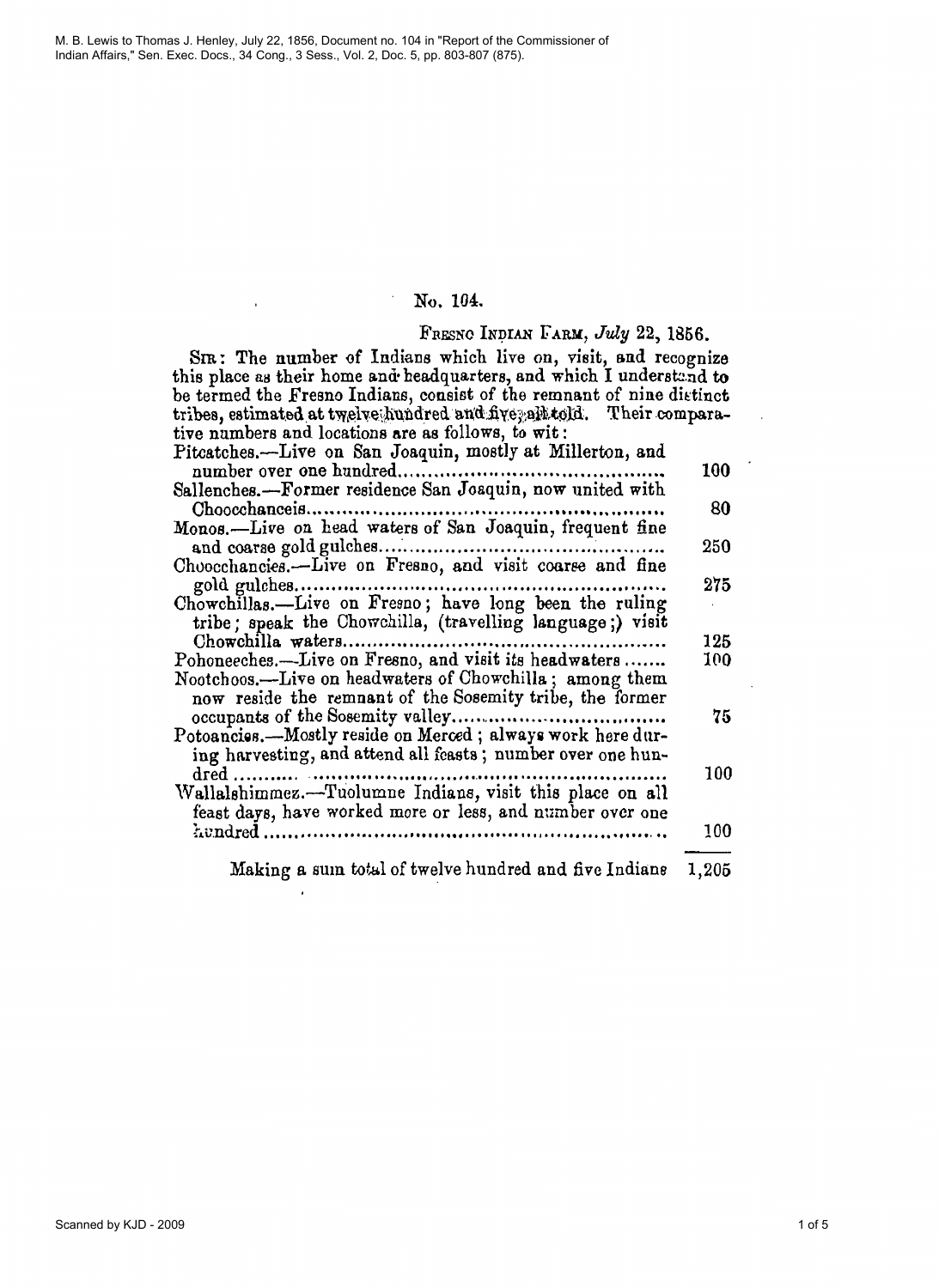804

#### **REPORT OF THE**

men, women, and children, all of whom can be quietly settled on any selected place made known to them as their future homes, within the bounds of their former range and homes, to which they are partial, without any other expense than a few presents when they arrive at their place of destination.

There are other Indians known to live higher up in the mountains, which have no friendly relations or associations with the whites, and but little with the Indians here enumerated, and it is a prevalent opinion among the more civilized Indians, and the few whites that pretend to know, that they are numerous; but from all the informa-<br>tion I have been able to get on the subject, I am inclined to a different opinion.

All these Indians herein enumerated appear not only friendly and well disposed towards the whites, but appear to have become much attached to them. Nearly all the males who have been industrious have found employment among the miners and farmers, until recently; the chances for mining are not encouraging, on account of the diggings in their vicinity being nearly all taken up by whites and Chinamen, and when labor is required, the service of Chinamen is sought in preference to that of Indians. Many of those Indians, during their intercourse with the whites, have proven themselves fully susceptible of such improvements in agriculture, and other pursuits of industry, as would soon enable them to provide a living for themselves, while there are others much disposed to indulge in idleness, drunkenness, and gambling; and though they obtain but little liquors they continue to savvisit the mining villages and whisky shops, and indulge in all the vices not withheld from them, taking great pains to allure their young relations and associates into their evil ways.

The women by nature appear well disposed, industrious, and submissive, and in my opinion, could they have the same chance, would prove more than the equals of their masters, morally and intellectually; but being looked on by the men in no other light than tools and servants, and treated as such, they have no chance for profitable employment of a praiseworthy character; consequently, from necessity and an inclination to gratify their craving appetite for food, and their fancy for dress and trinkets, in the absence of all words of moral advice, at the same time sought for by white men, and encouraged by those who ought to be their friends and protectors, they have been led astray at an early age, and soon thereafter become the sport and traffic of worthless Indian men. In one or two brief years they become diseased, and at the age of twenty wear the features of thirty-five to forty; outcasts among their own people; and, as a general thing, before they arrive at the age of thirty, die a shameful and miserable death.

There are but few marriages now, compared with former days, to be ottributed mostly to the jealousy of the Indian men from the early association of their women with white men; and though the men are, or once were, the absolute masters of the women, many of them at this time, who have been led astray, have found shelter among the whites, and are consequently independent of the men; and many of them in the vicinity of the mining village indulge in drunkenness to a considerable extent. Taking the women as a people in the mining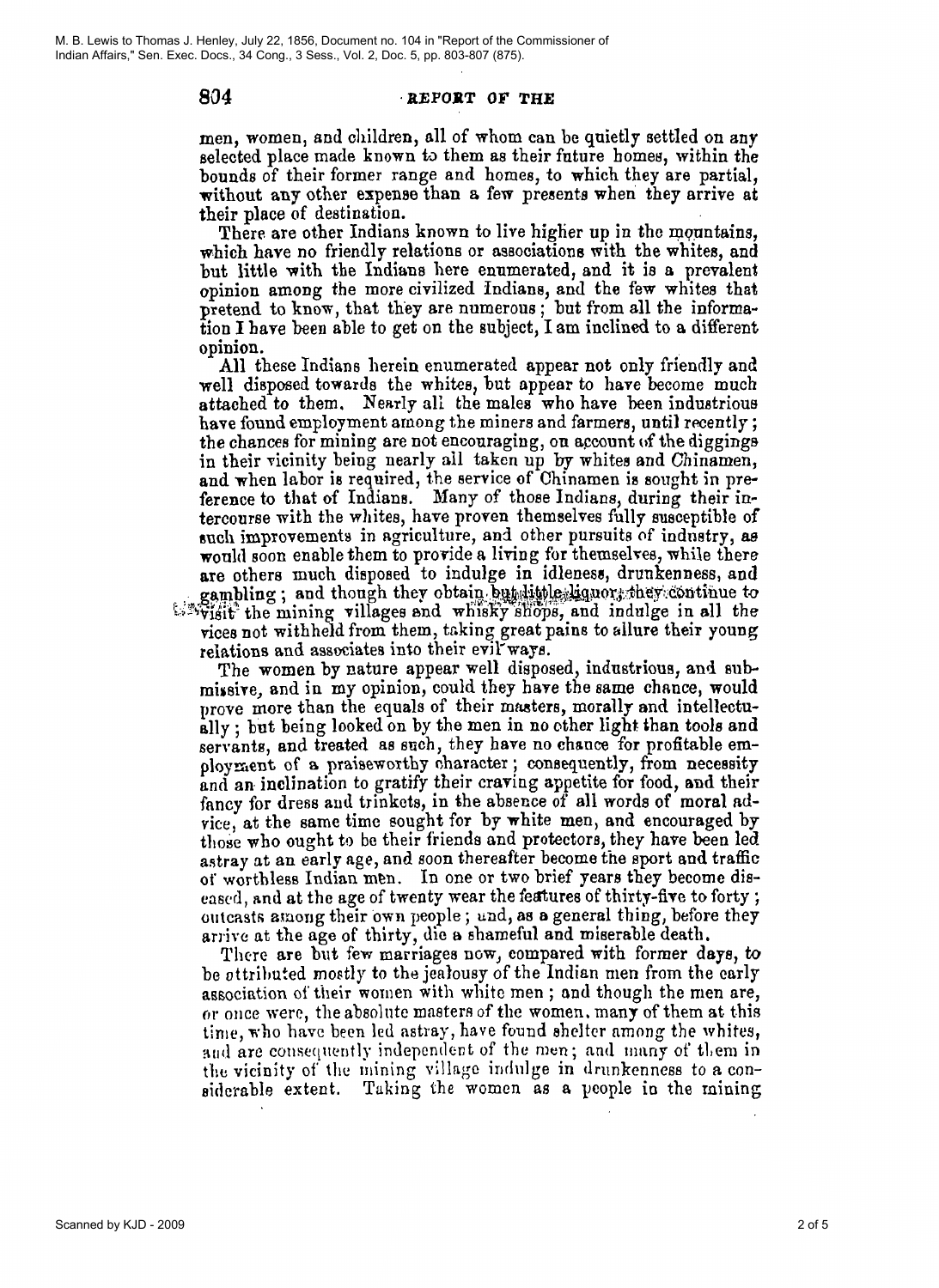#### SECRETARY OF THE INTERIOR.

vicinities, I consider their condition worse than before they saw the face of a white man; and at the same time I am well satisfied, from practical proofs here, that a large majority of these young squaws would prefer constant labor for a living, in preference to the means so many of them resort to.

### $The$  chances for employment.

I am quite sure that the white population in this section of country, except in harvest time, will not, if it were sought for, give employment to more than one-fifth of the Indian male population, whilst the women have comparatively no chance for employment, the white women not being disposed to engage their services, which are but little required elsewhere.

#### Their condition and mode of living.

The condition of the Indian population in this section of country, at this time, when considered en masse, is by no means enviable; the Indian farmers having almost entirely failed to receive anything in the shape of food, whilst their supplies in the plains and foot hills, provided by Providence for generations back, have been consumed by the stock of white men. One of the resorts of those people for food, during the summer and fall seasons of the year, has been the burning of the plains to catch grasshoppers, and of the thickets to kill rabbits and other small game, which they have always been taught as right by their forefathers; but which, if persisted in now, and they caught attential it, would neem to be certain death. Only a few days since, a fire was seen to start up in the plains, near King's river, to which some of the nearest neighbors hastened, and finding three Indians near by, commenced to chastise them; soon leaving one apparently dead on the ground, they pursued the other two, who immediately fled. The justification of this unexpected and rash treatment towards these Indians for the exercise of a privilege which they have been allowed from their infancy, it is rather hard to explain to them; whilst it it was considered by the whites as done in self-defence, and necessary for the protection of their property.

The acorns, the most important and most available bread stuff, in the low hills and vicinity of the plains, where it is most plentiful and easiest obtained, are consumed by the hogs of the whites. True, as a general thing, there is plenty higher up in the mountains, but not so easily obtained and transported to desirable places for winter quarters; and there are, at this time, droves of hogs as high up in the mountains as there is an acorn to be found at accessible points.

A good hunter can kill an antelope occasionally in the plains, or a deer in the mountains; and it is found profitable to hunt at convenient times, but it will not do to rely on this as means of subsistence.

The three means of subsistence in this section of country during the fall and winter seasons, other than the kind of food used by the white people, and purchased from them at high rates, or furnished by the government, consist of the acorn, pinon, manzanite, and a few other seeds and berries of but little consequence; all of which, at this time, can only be obtained high up in the mountains, too much so for con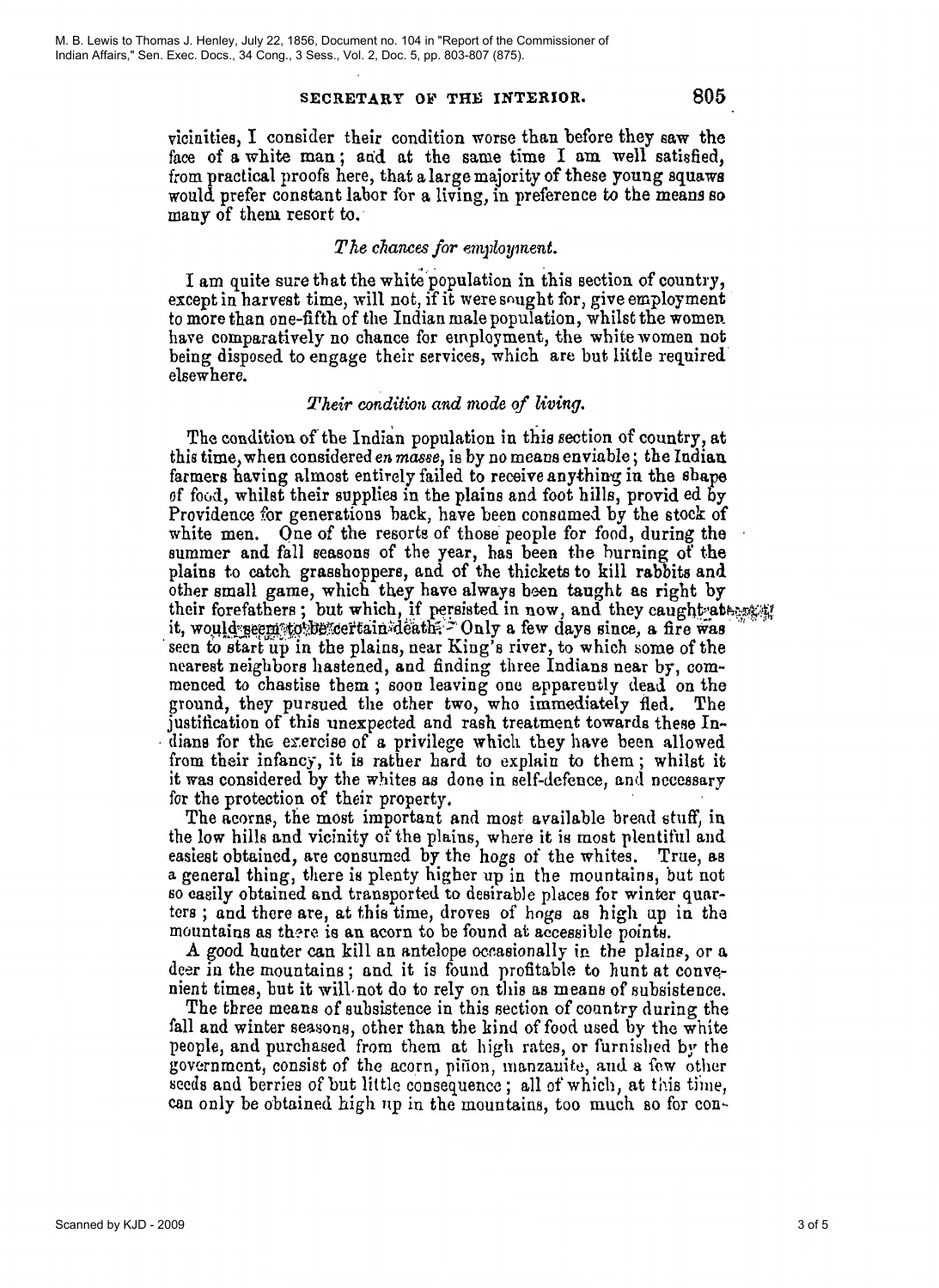806

### REPORT OF THE

venience, besides fish, which only serve those tribes that live on the. rivers. There is an abundance of fish that can be caught in the San Joaquin and King's rivers at certain seasons of the year, and more or less all the time; but from actual experiment made, I find that the Indians not accustomed to living on those rivers, which are, at least, one half of the whole number of Fresno Indians, prefer taking their chances in the mountains for food to leaving their favorite homes in pursuit of fish. All Indians living on either of these rivers, by a little perseverance, can obtain a bountiful supply of fish.

Their spring and summer food, such as clover, wild lettuce, serrino, grass roots, and various other kinds of vegetables which they are fond of during spring and summer, have this season, and will hereafter, be consumed by cattle, horses, and hogs, before maturity.

Thus it is to be seen that at least half their former means of subsistence is hereafter to be cut off, with many inconveniences and difficulties thrown in the way of obtaining the balance.

There are but few Indians stopping on the farm at this time, the larger portion having permission to go into the mountains in small parties in purstit of manzanites, and other berries, and are in no way molesting or intruding on the rights or interest of the whites; and, so far as I have been able to learn, for the short time they have been absent, there is no other than a confiding good feeling existing between the white and red men.

The number of Indians on King's river and its waters, including the Four Creek Indians, which are much scattered and confused, agreeably to the best information obtained, exceeds the number of the Fresno Indians; but, in my opinion, there cannot be more than two thousand concentrated there, including the Tulare Lake Indians.

These Indians, at this time, might be settled on King's river, or its waters, without any other expense than a few presents on the occasion of first concentrating on the ground. The Tulare Lake Indians, in my opinion, had better remain where they are for the time being, and, if found politic, later. With a little help they will support themselves, and improve in arts of agriculture and civilization. Situated as they are, and where they are, they can do no mischief; neither have they ever shown any disposition to do mischief, but, unfortunately for them, they are claimed by more than one white man, and, as I am informed, by false and designing pretences, which keep them all the time in confusion and suspense. They ought to be protected and helped a little by the government, and left in peace where they are for the present.

The remainder of the King's River Indians that could and ought to be concentrated in a reserve, would not likely exceed one thousand; and could the location be made on King's river above all the white settlements, a majority of all these Indians might be permitted to live pretty much in the mountains, depending on themselves, which would be a great saving of provision, and a gratification to them, until such time as the farm would afford a sufficiency of food. The reservation being below, and between the mountain Indians and whites, would protect the property of the whites from the petty thefts that it might be subjected to under other circumstances.

The character, condition, and mode of living of the King's river